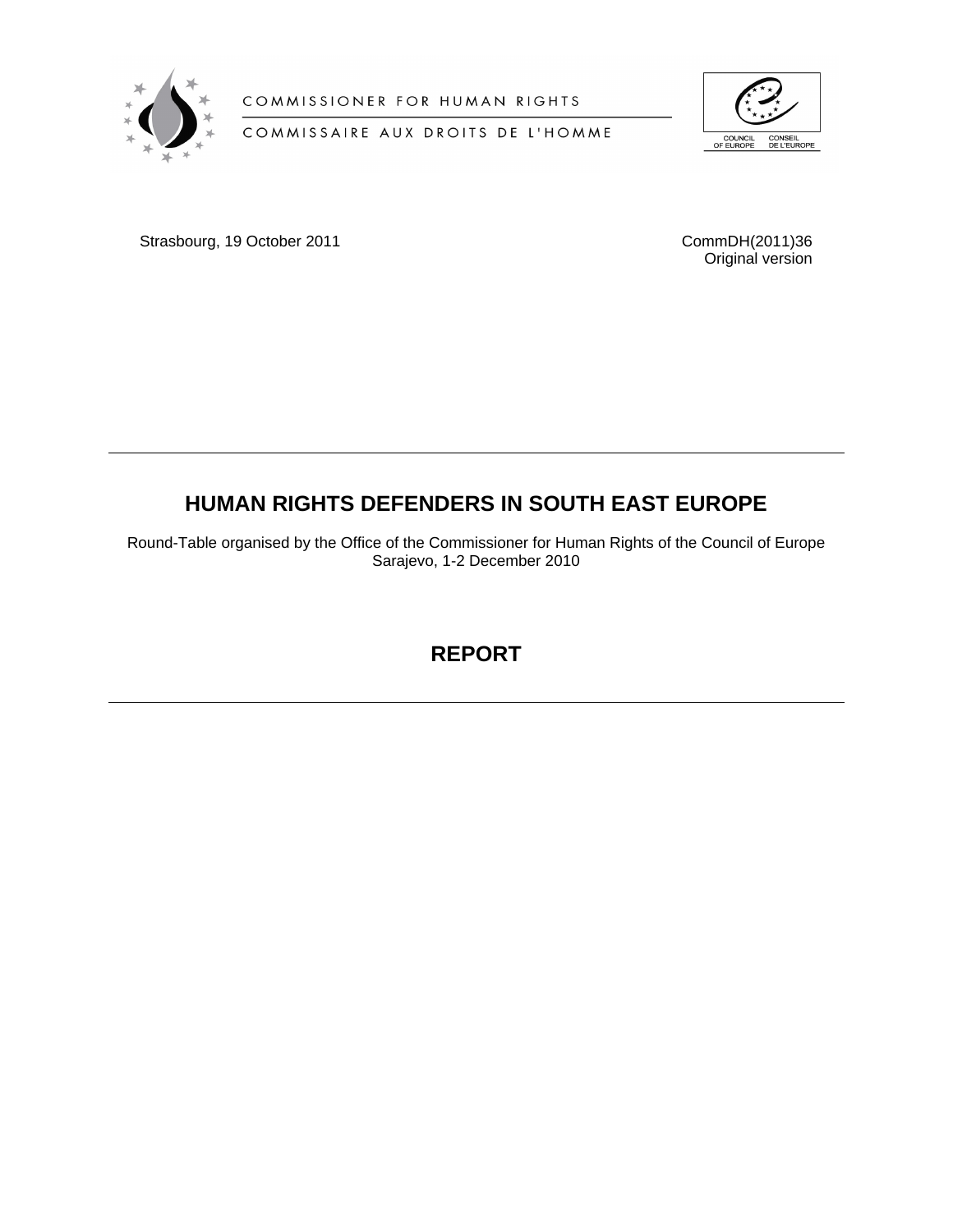## **I. Introduction**

- 1. The Office of the Commissioner for Human Rights of the Council of Europe (the Commissioner) organised a Round-Table on Human Rights Defenders in South East Europe on 1 and 2 December 2010 in Sarajevo, Bosnia and Herzegovina.
- 2. The Round-Table brought together representatives of international and regional intergovernmental organisations and international non-governmental organisations (NGOs), as well as national human rights defenders, including members of human rights NGOs, journalists, lawyers and independent experts from Bosnia and Herzegovina, Bulgaria, Croatia, Greece, "the former Yugoslav Republic of Macedonia", Montenegro, Romania, Slovenia, Serbia and Turkey.
- 3. The event, which was chaired by the Commissioner, provided an opportunity to exchange information on the situation of human rights defenders and their working environment. Specific themes discussed included: challenges to freedom of expression and ways to overcome them; the security of human rights defenders; and avenues to improve the efficiency of protection strategies.
- 4. The Commissioner would like to express his sincere gratitude to those who were present in Sarajevo.

### **Opening Remarks**

- 5. The Commissioner underlined that the present Round-Table represented an important occasion for human rights defenders to exchange views with one another and with international protection mechanisms or programmes supporting their work. Two similar events had been organised previously by the Office of the Commissioner: the 2008 Round-Table on the Situation of Human Rights Defenders in the Member States of the Council of Europe held in Strasbourg, and the Round-Table organised in Kyiv in September 2009, which focused on countries of the former Soviet Union, including those of the South Caucasus.
- 6. The Commissioner recalled the fruitful discussion from the Kyiv Round-Table, on themes including challenges to freedom of association, security of defenders, and the development of a regional strategy to enhance their security.
- 7. During the 2008 Round-Table, the situation of human rights defenders in South East Europe received particular attention. The countries concerned, some of which have been seen conflicts in the recent past and/or faced the challenges of transition from communism, often share similar patterns in terms of human rights activism. In the European Union (EU) as well as in non-EU member states of the region, human rights defenders working on sensitive issues - such as minority and Roma rights, lesbian, gay, bisexual and transgender persons' (LGBT) rights, accountability for war crimes, transitional justice, migration, combating corruption and gender equality - often face a hostile environment.
- 8. The Commissioner stressed that the goal of this Round-Table was to assess the challenges faced by human rights defenders in South East Europe and explore ways to overcome them. Another aim of the Round-Table was to reinforce interaction between human rights defenders in the region and to encourage concrete cooperation.
- 9. The Commissioner emphasised that human rights activism in South East Europe would benefit from a discussion on ways to improve mechanisms for the promotion and the protection of human rights defenders, but also on practices and strategies human rights defenders themselves can adopt to enhance their working environment.
- 10. The Round-table was structured around two sessions: freedom of expression of human rights defenders and protection of human rights defenders.
- 11. Despite the fact that the European Court of Human Rights (ECtHR) has found a violation of Article 10 of the European Convention on Human Rights (ECHR) in certain cases involving human rights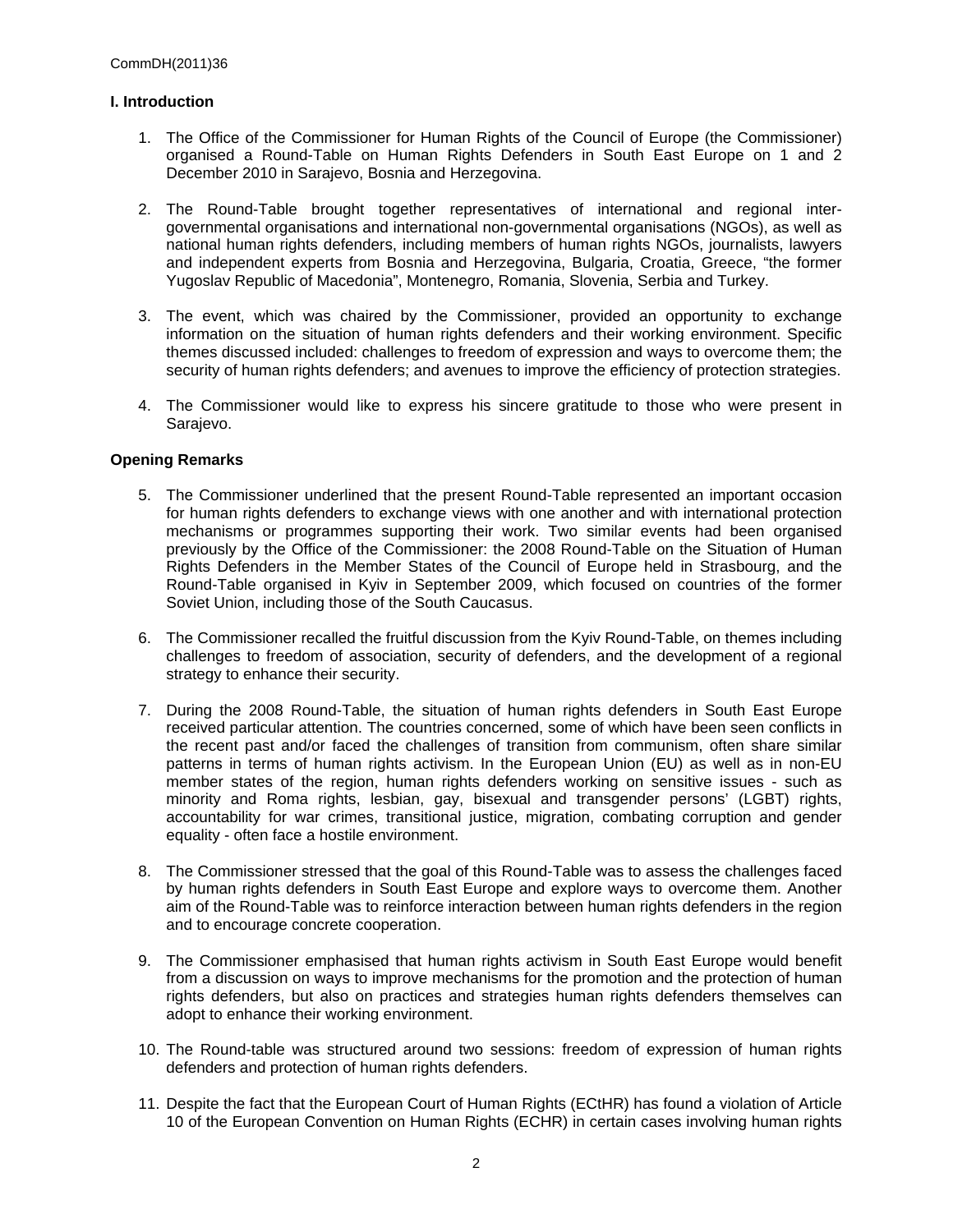defenders<sup>1</sup>, freedom of expression of human rights defenders *stricto sensu* (with the exception of journalists who are acting as human rights defenders) is not discussed as extensively in this context as are other rights and freedoms, such as the freedom of association or the right to life. However, it is an essential component of human rights activism, as well as a necessary requirement for defenders to operate effectively. Freedom of opinion and expression are essential for defenders to communicate with the public, raise awareness on important human rights issues and contribute to a positive transformation of perceptions or attitudes.

12. The impact of mechanisms and strategies for the protection of human rights defenders at regional and international levels created by inter-governmental organisations and international nongovernmental organisations should be strengthened. The existence of national legal frameworks in compliance with international human rights standards is a basic requirement for the effective protection of human rights defenders and the creation of an enabling environment for their work<sup>2</sup>. The effectiveness of policies, legislation and measures at the national level should be carefully reviewed. Enhanced cooperation and networking between human rights defenders in the region can also have a positive impact as a mechanism of protection. The South Caucasus Network of Human Rights Defenders provides an interesting example in this respect.

#### **II. Freedom of expression of human rights defenders**

#### *Background*

- 13. In South East Europe, it has been reported that human rights defenders expressing opinions which are not in line with predominant or "mainstream" views face pressure, threats and attacks. This contributes to creating a hostile environment for the work of defenders, and in particular for those working on sensitive issues such as transitional justice, war crimes, protection of national and sexual minorities, or corruption. It appears that attacks and pressure following statements and articles by human rights defenders have come from both state and non-state actors, such as political or religious leaders, parliamentarians, or from the media. For example, human rights defenders in Turkey are frequently charged on the basis of their statements on human rights issues, in particular when Kurdish and other minorities are concerned. Despite recent amendments, Article 301 of the Turkish Penal Code<sup>3</sup> still penalises the expression of opinions that are presumed to be a "denigration of Turkish nation, the Republic or the Grand Assembly".
- 14. Attacks and pressure on human rights defenders can sometimes come from the media and journalists. Cases of harassment campaigns, intended to undermine the image and credibility of human rights defenders - and even human rights activism in general - have been reported in South East Europe. For example, some Serbian media have attempted to intimidate human rights defenders, in particular women defenders, through hostile campaigns attacking their integrity, containing incitement to further harassment (e.g., by publishing their personal contact information), and using derogatory rhetoric. Human rights defenders working in favour of a greater accountability for war crimes are often singled out for such harassment campaigns.
- 15. Human rights defenders (as well as their opponents) very often use new media and social networks to express their positions on human rights issues. In some cases, human rights defenders have been criticised and some have even been made subject to criminal sanctions for their dissenting opinions posted on the Internet.

<sup>1</sup> See for example *Okçuoğlu v. Turkey*, Appl.No. 24246/94, Judgment of 8 July 1999 *and Andresescu v. Romania*, Appl. No. 19452/02, Judgment of 8 June 2010.

<sup>&</sup>lt;sup>2</sup> As stated in Article 3 of the United Nations Declaration on the Right and Responsibility of Individuals, Groups and Organs of Society to [Promote and Protect Universally Recognized Human Rights and Fundamental Freedoms:](http://daccess-dds-ny.un.org/doc/UNDOC/GEN/N99/770/89/PDF/N9977089.pdf?OpenElement) "Domestic law consistent with the Charter of the United Nations and other international obligations of the State in the field of human rights and fundamental freedoms is the juridical framework within which human rights and fundamental freedoms should be implemented and enjoyed and within which all activities referred to in the present Declaration for the promotion, protection and effective realization of those rights and freedoms should be conducted."

 $3$  Article 301 was amended by the Law nº 5759 of 8 May 2008, in the sense that " Turkishness" was replaced by "Turkish nation" and that the prosecutor now requires permission from the Minister of Justice to launch an investigation under the Article.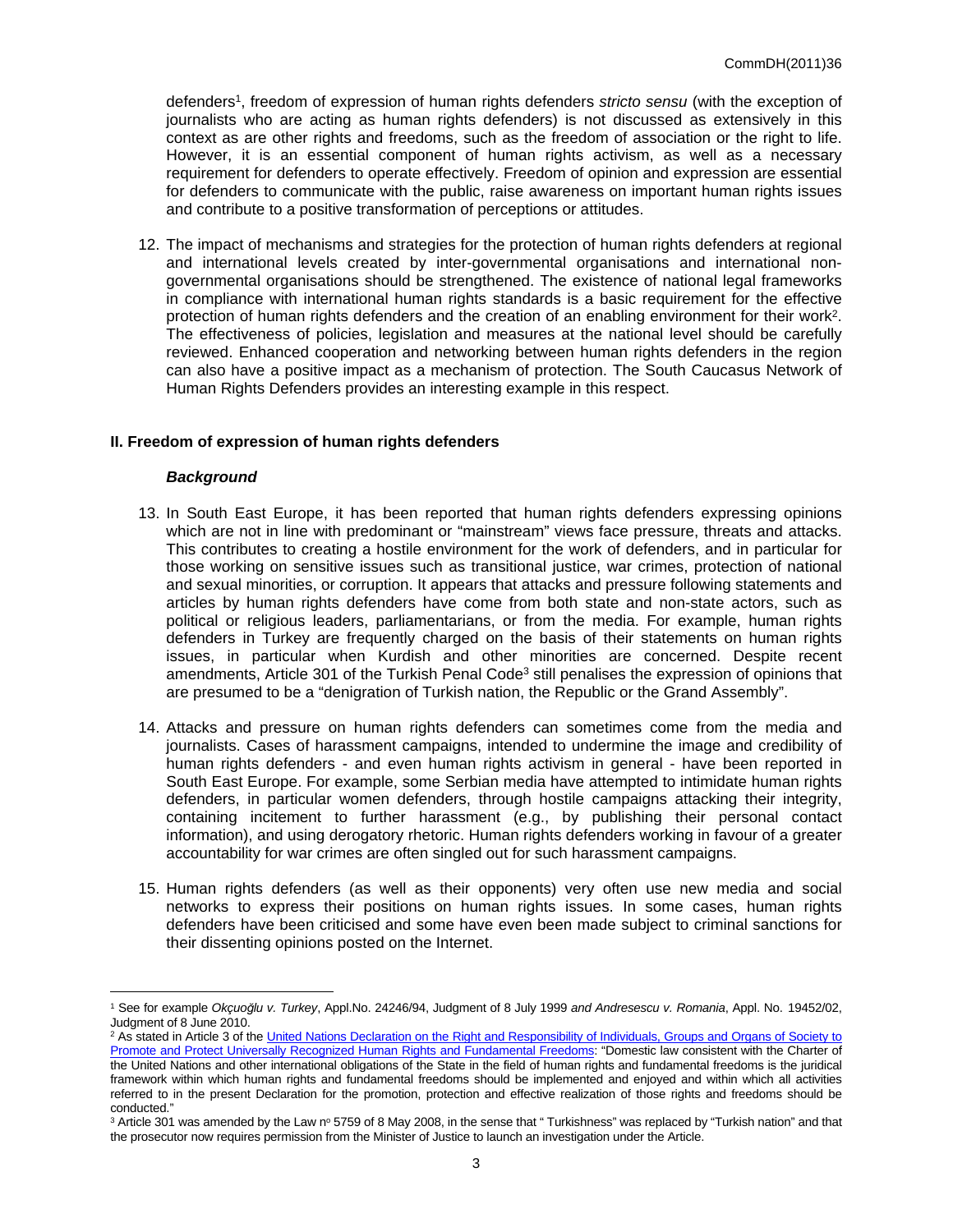- 16. Finally, it is sometimes hard for human rights defenders to make their voice heard in post-conflict and state-building situations, as they do not fit the official and predominant discourse, which often emphasises ethnic division. Freedom of assembly and freedom of association of human rights defenders – which can be considered as forms of expression - also suffer from unjustified limitations. A recent Human Rights Comment from the Commissioner on freedom of assembly indicates that "the overarching principle is the need for authorities to respect the peaceful and collective expression of opinions by people on a broad range of topics, be they political, religious, cultural, social, or anything else"<sup>4</sup> .
- 17. The representative of the United Nations Office of the High Commissioner for Human Rights (OHCHR) indicated that freedom of expression is crucial for human rights defenders in order to:
	- obtain information on human rights issues, including violations;
	- inform the public and authorities about them;
	- study, discuss and form opinions on human rights issues;
	- demand accountability and express their criticism of laws, policies and practices.
- 18. While freedom of opinion is an absolute right, freedom of expression can be subject to limitations, as provided by international human rights standards. Stigmatisation; abuse of libel and defamation laws; restrictive legislation; media overregulation; emergency, security and counter-terrorism laws; internet restrictions; harassment, intimidation and violence, appear to be the main factors which can hamper freedom of expression for human rights defenders. The UN can tackle human rights defenders-related issues through the Universal Periodic Review (UPR), Special Procedures (Rapporteur on the situation of human rights defenders and Rapporteur on the promotion and protection of the right to freedom of opinion and expression), and the work of Treaty Bodies.

### *The situation in Turkey*

- 19. The participants discussed the situation in Turkey with regard to freedom of expression. It was mentioned that, in 2010, 249 persons were prosecuted for what they said or wrote. Among them were journalists, human rights defenders and other persons.
- 20. Several legal and structural reforms have been carried out in the country, resulting inter alia in the abolition of the state security courts. However, it was assessed that shortcomings in the judicial system and practice constitute a major problem which is not being discussed sufficiently. Prosecutors and the judicial profession apparently feel that they have to protect the State interests first, rather than freedom of expression.
- 21. The work of the media is being affected by the practice related to the current legislative framework. Five journalists and editors in chief were imprisoned and had been prosecuted under the anti-terror law. Several newspapers –in particular the Kurdish ones – have been banned for periods from 15 days to one month. These penalties appear disproportionate. The controversial Article 285 (violating the secrecy of investigation), Article 288 (influencing a fair trial) and Article 301 (insulting the Turkish nation) of the Criminal Code are being used to prosecute people, effectively curbing their right to freedom of expression – including in relation to the Ergenekon case<sup>5</sup>.
- 22. There are several examples of human rights defenders, journalists and writers who have been harassed by the authorities for expressing their opinions. Many of them are members of the Human Rights Association.
- 23. Another legal basis used to undermine the right to freedom of expression and prosecute human rights defenders is the one protecting the memory of Mustafa Kemal Atatürk $6$ .

<sup>&</sup>lt;sup>4</sup> See Council of Europe Commissioner on Human Rights' Human Rights Comment "Freedom to demonstrate is a human right – even [when the message is critical", October 2010](http://commissioner.cws.coe.int/tiki-view_blog_post.php?postId=96) .<br><sup>5</sup> The alleged Ergenekon criminal network has been accused of preparing a coup against the authorities and of being responsible for

several deadly incidents, including against minorities in the country. The investigation and trials in the Ergenekon case are underway.

<sup>6</sup> Law 5816 About Crimes Against Atatürk.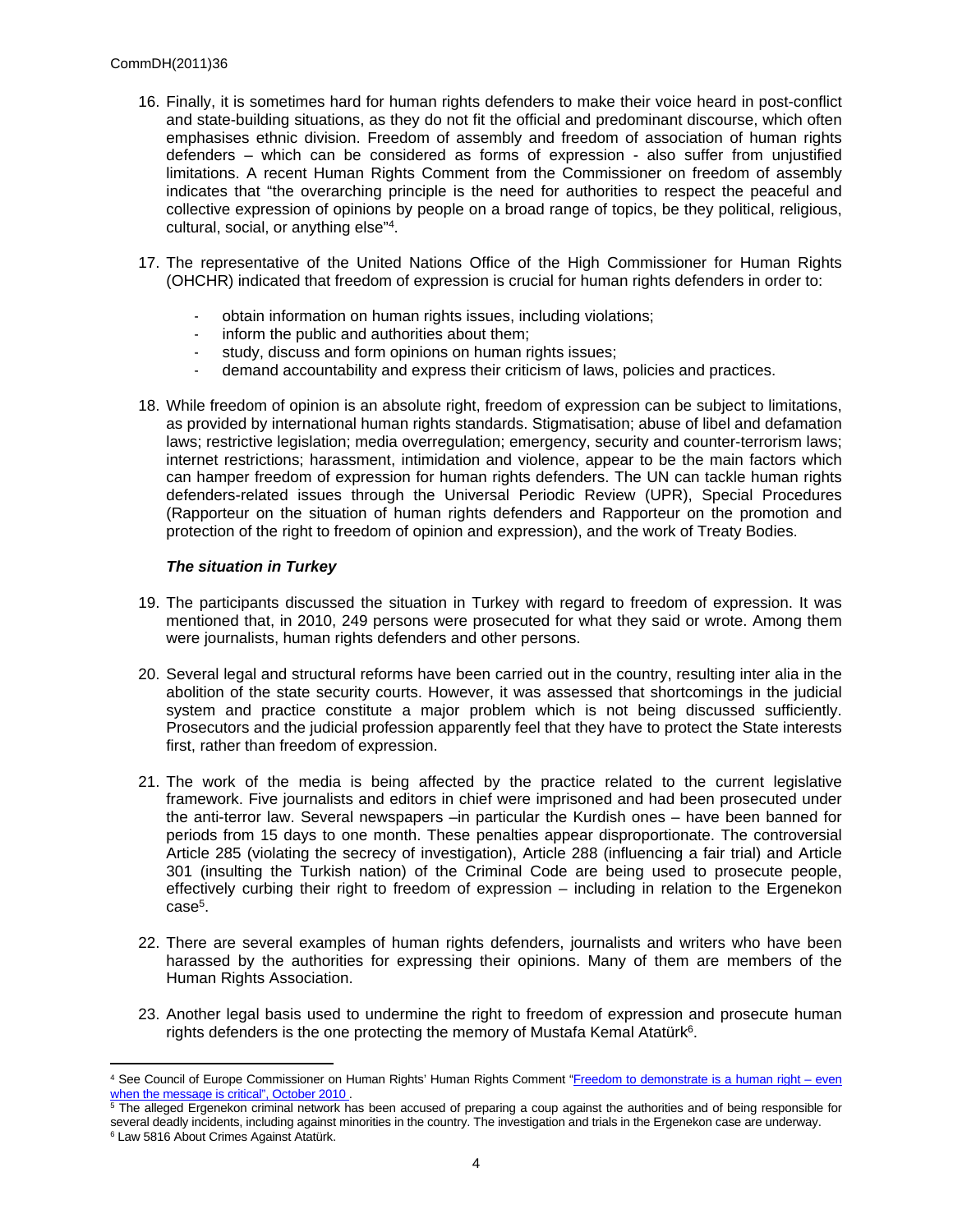- 24. It was expressed that there was even less hope that the case of Hrant Dink's murder would be elucidated, including as regards the eventual political ramifications in this affair. In this case, the very fact that the Turkish-Armenian journalist has been prosecuted under Article 301 of the Turkish Criminal Code might have been seen as an encouragement for non-state actors who harassed and murdered him<sup>7</sup>. Impunity for perpetrators of violations against human rights defenders continues to be a major problem in Turkey.
- 25. Under the anti-terror law, journalists and human rights defenders cannot make direct interviews with the Kurdistan Workers' Party (PKK) leaders. The more general problem of writing and making statements about the Kurdish conflict including the situation of the civilian population was also raised. However, on the other side, the Turkish government has been expressing its wish to move towards reconciliation.
- 26. As a positive example, the four young nationalist authors of threatening emails to the Turkish-Armenian newspaper *Agos* have been prosecuted.
- 27. The participants spoke of attacks in several countries of the region against human rights defenders and journalists for what they write or say.

#### *Role of the media*

- 28. Participants discussed the role of the media which has been instigating and engaging in hostile campaigns against human rights defenders. Self-regulation of the media, for example through councils of ethics, could be a good way to confront unethical and unprofessional behaviour. It would also be positive to see the media apologising in cases of abuse.
- 29. Participants tackled the difficult issue of balancing the principles of freedom of expression and the need to safeguard against hate speech. The Commissioner assessed that introducing criminal provisions sanctioning hate speech may be dangerous as it could be used to restrict freedom of expression of human rights defenders as well.
- 30. Diversity in the media is an important vector of ensuring freedom of expression. However, participants assessed that there were many signs of monopoly in this sphere throughout Europe. In Bosnia and Herzegovina, for example, there has been a certain degree of self-censorship within the media, as they tend to follow the mainstream view within their political entity or community. This has had a negative influence on the protection of rights of internally displaced persons, refugees and minority communities.
- 31. Participants assessed that human rights issues and campaigns were not sufficiently or adequately covered in the media.

#### *Decriminalisation of defamation and libel*

- 32. The Commissioner stated that defamation and libel should not be criminalised.
- 33. NGOs in Montenegro have pursued strong advocacy efforts in order to decriminalise libel and slander, which are criminal offences at present. NGOs made proposals to amend the legislation to include such matters in the purview of civil law, and to define a maximum amount for fines.

#### *Non-state actors*

34. In Serbia, non-State actors countering human rights defenders, including extremist groups and individuals, are attempting to misuse the human rights protection system, in particular ECHR provisions and ECtHR case-law, to support their views and arguments. For example in Slovenia,

<sup>7</sup> See Judgement of the ECtHR in the case *Dink v. Turkey*, 14 September 2010 (applications no 2668/07, 6102/08, 30079/08, 7072/09 and 7124/09).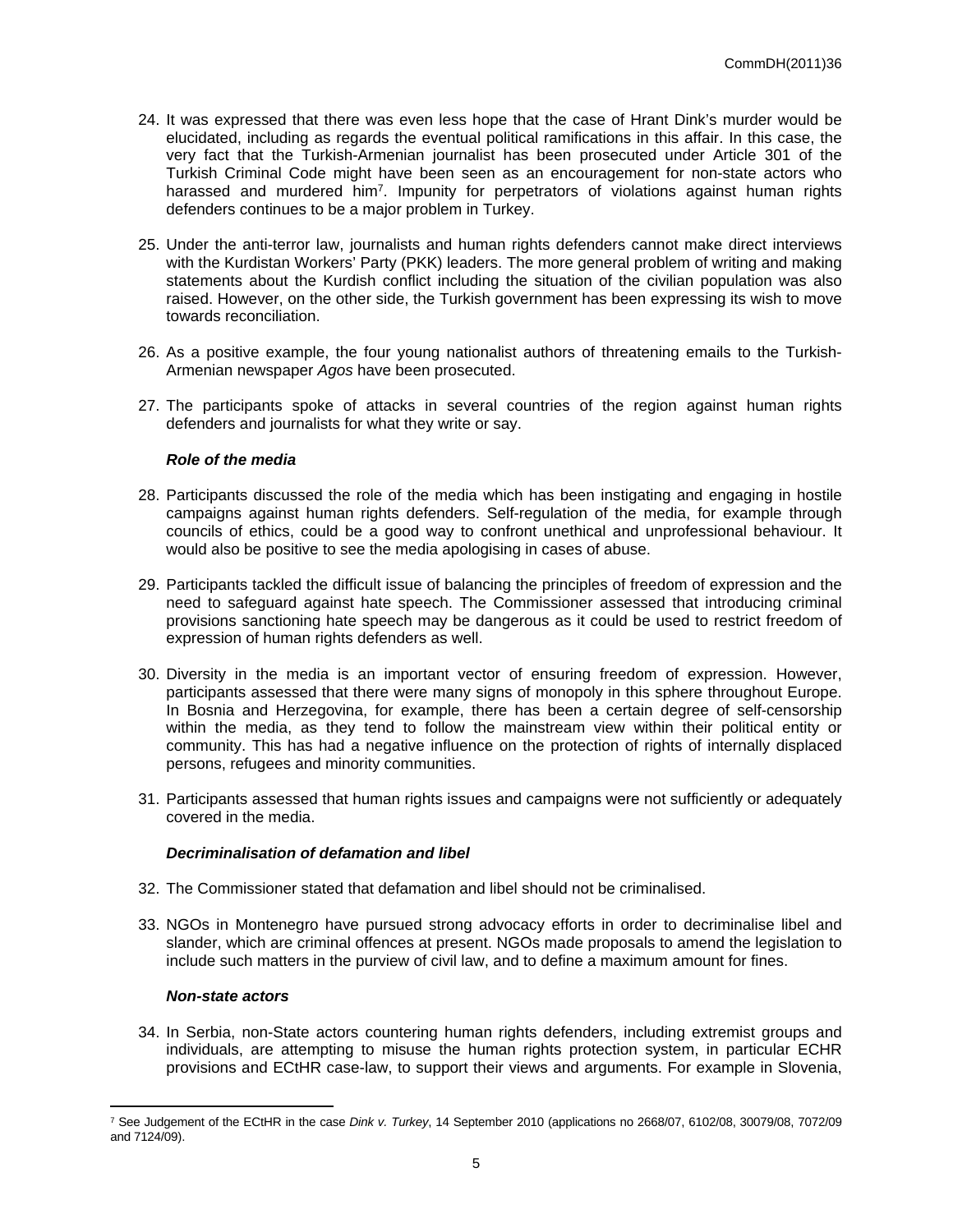opponents to the draft family law promoting equality for same-sex partners have been using the ECtHR case-law in their argumentation. Participants discussed ways to overcome this trend.

35. Participants from several countries mentioned concrete examples of threats and attacks against human rights defenders and journalists dealing with sensitive issues or expressing nonmainstream views, often perpetrated by non-State actors. In many cases, investigation and judicial processes do not yield satisfactory results.

## *Proposals*

- 36. Defamation and slander have to be de-criminalised. In case civil penalties are applied, the latter should not irremediably affect the concerned media, i.e. through high fines or other measures which can lead to financial ruin of the media outlet and, ultimately, to its disappearance. As reflected in European Court of Human Rights case law, public figures should tolerate a higher degree of criticism<sup>8</sup>.
- 37. Participants proposed awareness-raising and training of media professionals on ethical codes, professionalism, as well as on human rights and the need to respect diversity (e.g. with regard to minority groups).
- 38. The Commissioner highlighted the need for careful explanation of rulings of the ECtHR to the public with a view to countering argumentation of state and non-state actors on the interpretation of the European Court's rulings.
- 39. NGOs should have person(s) tasked with dealing with the media and public relations work, who would be prepared to answer questions by non-state actors and the media. It could also be relevant to train civil society organisations and human rights defenders on how to deal with the media.
- 40. The Commissioner mentioned that it is essential to promote ethical journalism and to have discussions on this issue in several countries. He referred to the preparation of an [Issue Paper on](https://wcd.coe.int/wcd/ViewDoc.jsp?id=1751753)  [Ethical journalism and human rights,](https://wcd.coe.int/wcd/ViewDoc.jsp?id=1751753) which has been published in March 2011. In this regard, the work of the Council of media ethics in Georgia was mentioned.
- 41. Participants agreed that NGOs and human rights defenders have to be more active in shaping the agenda of the media and in providing the media with relevant information on human rights issues, including by publicising some illustrative cases attractive for the media.
- 42. It was assessed that the public is not very literate in terms of information received from the media and that it is worth reflecting upon how to promote a critical view by the public with regard to what the media is conveying.

#### **III. Protection of human rights defenders in South East Europe**

#### *Background*

- 43. Various reports refer to cases of serious physical attacks against defenders working on sensitive issues in South East Europe. Women defenders are a particularly vulnerable group in some countries. Such threats can target not only human rights activists but also their relatives.
- 44. Attacks against human rights defenders can range from threats to physical assaults which can at worst be fatal. Defenders have also been subjected to (unjustified or arbitrary) deprivation of liberty. In several cases, perpetrators of attacks have not been identified or remain unpunished for the crime committed. The threat or attack may come from state agents but also from non-state actors such as criminal organisations, high-ranking religious officials, mafia groups or individuals.

<sup>8</sup> See for example *Lingens v. Austria* (application no 9815/82), judgement of 8 July 1986.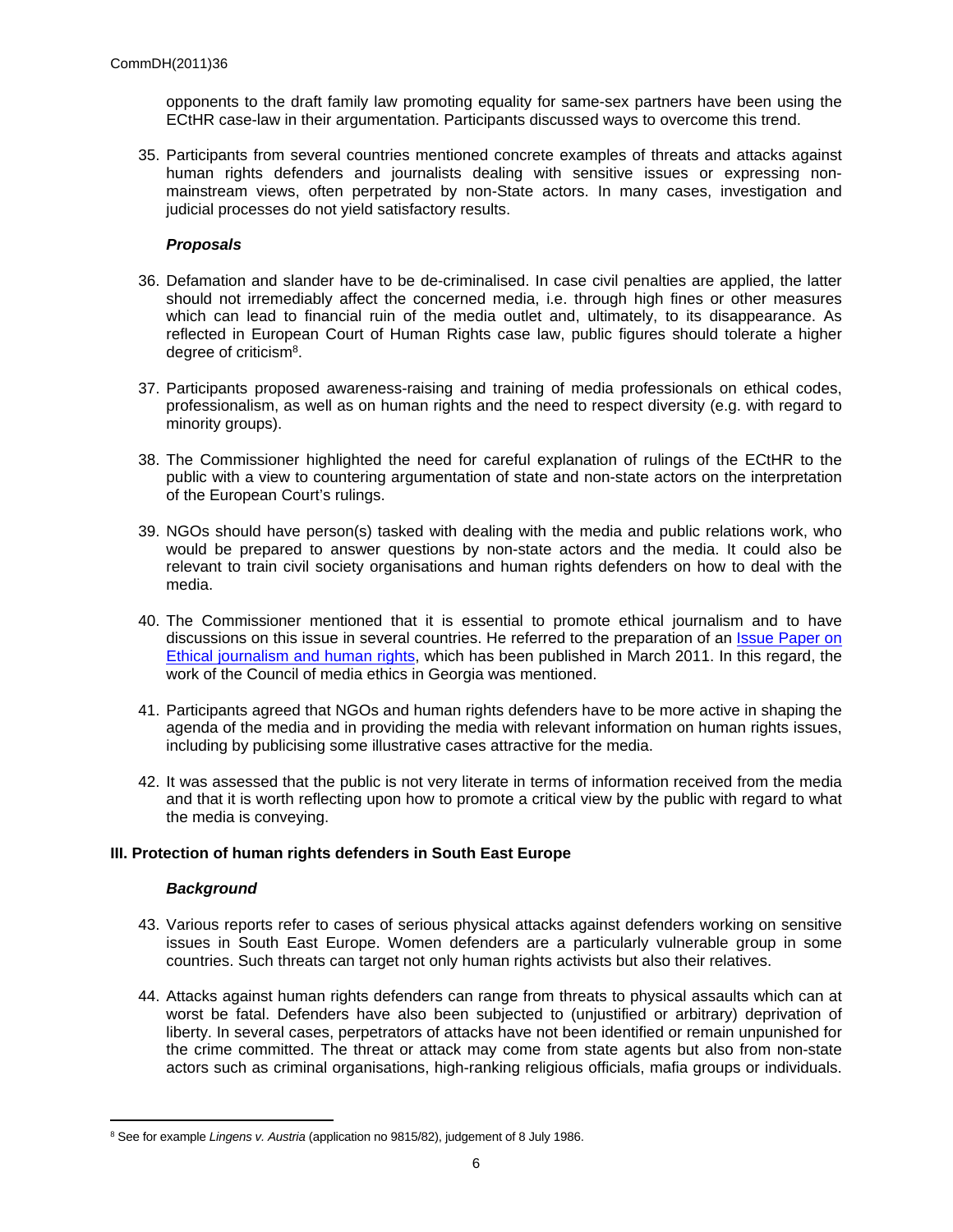On a number of occasions, human rights defenders themselves have not been particularly vocal in supporting their attacked or threatened peers.

- 45. Various reports indicate that security conditions of human rights activists in the region are under threat. For example, human rights activists from the Human Rights Association have been arrested and sometimes prosecuted for their activities related to the human rights situation in Turkey. Several women human rights defenders have been threatened and attacked in Serbia. Cases of threats to human rights defenders working on anti-corruption or the rights of sexual minorities have also been reported in Bosnia and Herzegovina.
- 46. Effective access to the ECtHR should be guaranteed. Under Article 34 of the Convention, any person, NGO or group of individuals claiming to be the victim of a violation of the rights set forth in the Convention can submit an application to the Court for decision on whether their claims constitute a violation of human rights. Of course, this means that human rights defenders have the right to submit applications to the Court. Moreover, state parties should not hinder in any way the effective exercise of the right to individual application.
- 47. The representative of the international NGO Front Line considered that democratisation processes in some countries of the Council of Europe area were also accompanied with a certain intolerance to criticism on the side of the authorities and with stigmatisation of human rights defenders in the official discourse. This, as well as the existence of nationalist rhetoric, a sometimes negative role of the media, inter-ethnic tensions or conflicts and attitudes against work on the rights of LGBT persons, were conducive to creating an unfavourable environment for human rights defenders.
- 48. Front Line recalled that inter-governmental protection mechanisms are only one part of the solution to this situation and rely mainly on diplomacy and raising publicly a problematic situation, sometimes through "naming and shaming". International NGOs also undertake more practical steps in reinforcing protection strategies for human rights defenders through increasing international visibility, conducting campaigns, security training, and providing material and advice for putting in place security measures. Front Line assessed that it is most important in this context to engage at the national and local levels in order to ensure proper reaction and effective protection (e.g. by establishing networks of human rights defenders, national mechanisms of alert and protection).

#### *The situation in Serbia*

- 49. It was observed that human rights defenders in Serbia do not anticipate threats and attacks against them and therefore do not engage in prevention and self-protection.
- 50. Solidarity between defenders in the country is functioning quite well in several instances, but there are rivalries between several prominent human rights figures. Solidarity from the international community was assessed as important and useful in order to have more effective advocacy and protection. Threats and attacks against human rights defenders should be reported at the international level.
- 51. The media is seldom receptive to human rights defenders or inclined to communicate their message. On several occasions, some media actually sided with perpetrators of attacks on human rights defenders, sometimes justifying them.
- 52. Judicial mechanisms are not providing protection to human rights defenders in Serbia. Investigation into violations against human rights defenders is generally long and cumbersome; evidence is collected over a lengthy period of time and there is hardly any tangible outcome in the end.
- 53. Non-judicial protection mechanisms Ombudsman, Commissioner for Free Access to Information and Commissioner for Equality – are considered as being quicker and friendlier to civil society. However, governmental authorities perceive them as part of civil society. These mechanisms are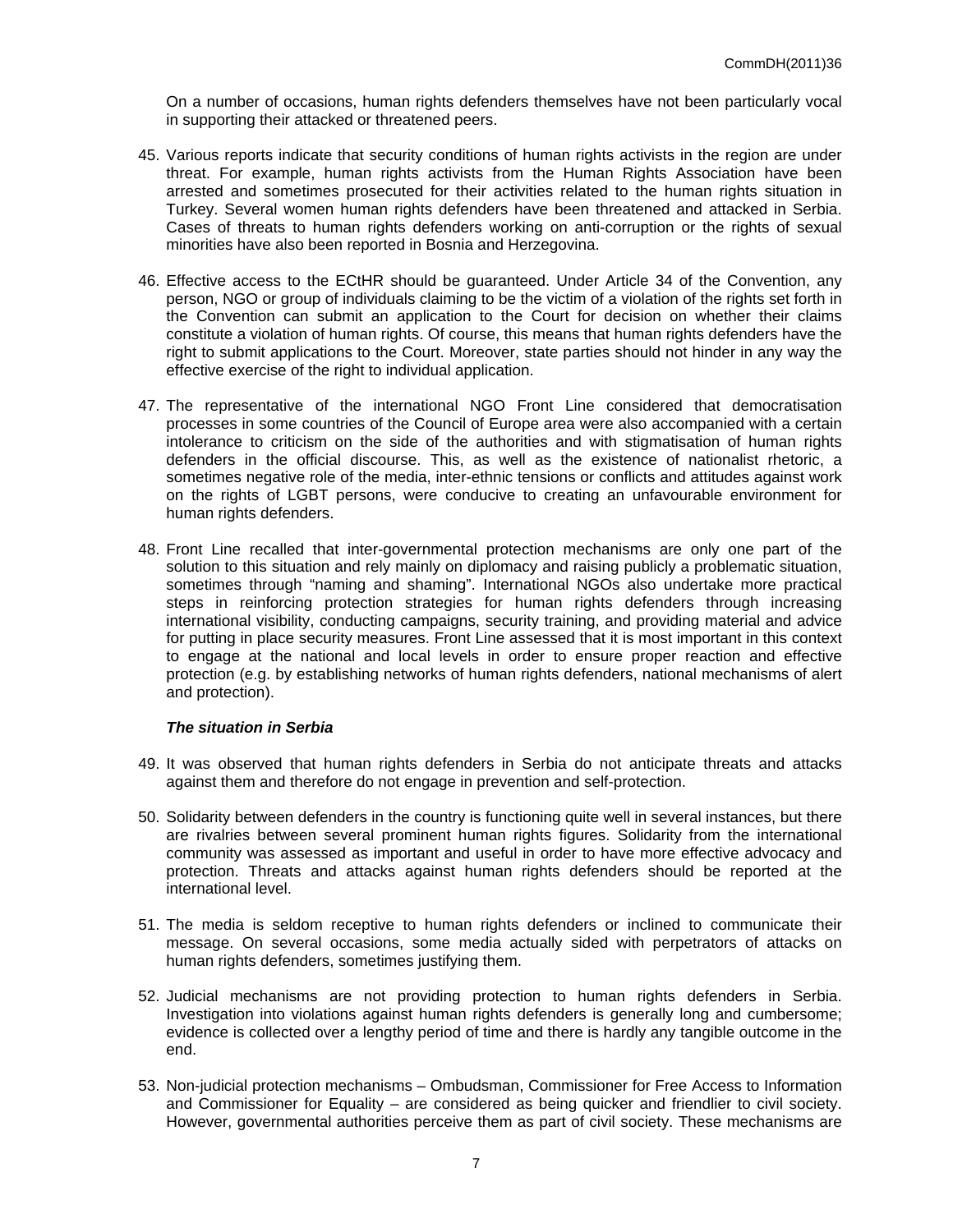therefore not fully acknowledged by the government and are reportedly hesitant to be critical towards the authorities. The non-judicial mechanisms do not seem to have the capacity to help human rights defenders at this stage, as they are in a phase of consolidation and often lack resources to perform their work.

54. It appears that démarches by certain embassies have on occasion had a positive impact on the situation of human rights defenders and government policies.

#### *Discussion on protection of human rights defenders in South East Europe*

- 55. Participants made reference to certain challenges with regard to the functioning of EU projects. Procedures are heavy, the pace of implementation is sometimes slow and local partners need to mobilise significant resources in order to implement and satisfy the requirements of EU-supported projects. Indeed, more and more human rights organisations and defenders have to manage large sums of money, including from the EU, necessitating significant administrative and financial capacities. This can distract human rights actors from performing human rights work. Human rights defenders should not become "service providers" at the expense of their human rights work.
- 56. One human rights defender assessed that there seems to be a decrease in attention to human rights matters – and human rights defenders - after countries join the EU, in comparison to the pre-accession period.
- 57. In Bulgaria, it was reported that the implementation of EU post-accession requirements could sometimes have a detrimental effect on the protection of human rights, for example when drawing up and implementing legal and other measures to combat organised crime and terrorism. These measures have reportedly been adopted under EU pressure and have resulted in restriction of procedural rights and confiscation of properties. There are fewer and fewer safeguards guaranteeing the respect of human rights and fundamental freedoms. There seems to be a dichotomy between Council of Europe and EU approaches. The imperative of complying with EU requests and directives has been used by national authorities to limit human rights work and put pressure on human rights defenders. The latter are sometimes designated as allies to corruption, organised crime and terrorism. There was, however, a successful example of human rights advocacy which led to the resumption of payment by the government to legal aid institutions.
- 58. In Romania, the Ombudsman institution developed and is fulfilling its role properly. Further to what was mentioned in the case of Serbia, one participant said that it could sometimes be problematic to appeal to foreign embassies as it could put human rights defenders in a difficult situation, relating them to outside actors. Expressing concerns to - and generally communicating with inter-governmental organisations is useful for strengthening the position of human rights defenders. Self-protection efforts should be stepped up through solidarity between human rights defenders and collective initiatives.
- 59. In Bosnia and Herzegovina, the government gathered a committee tasked with producing a draft anti-discrimination law, whereas there was already a draft being prepared by a group of civil society actors. This case led to duplication of efforts and illustrated the shortcomings in the field of consultation and coordination between authorities and civil society. At the time of the Round-Table, there was still no law on legal aid in the country, meaning that many citizens remain unprotected when dealing with law enforcement and judicial instances. It is essential that human rights defenders master national legislation and international human rights law. The level of authorities' knowledge of international human rights standards was assessed as poor.
- 60. In Turkey, there is no anti-discrimination law, although the Turkish Criminal Code contains a provision on discrimination – but no definition of discrimination. National human rights structures were not established to date in the country (Ombudsman institution, equality body, independent complaint mechanisms or commission on human rights). There is only a human rights investigation commission in the Parliament. The independence and effectiveness of the judiciary are essential in order to ensure adequate human rights protection. In this context, solidarity between human rights defenders and civil society actors is crucial; networking with human rights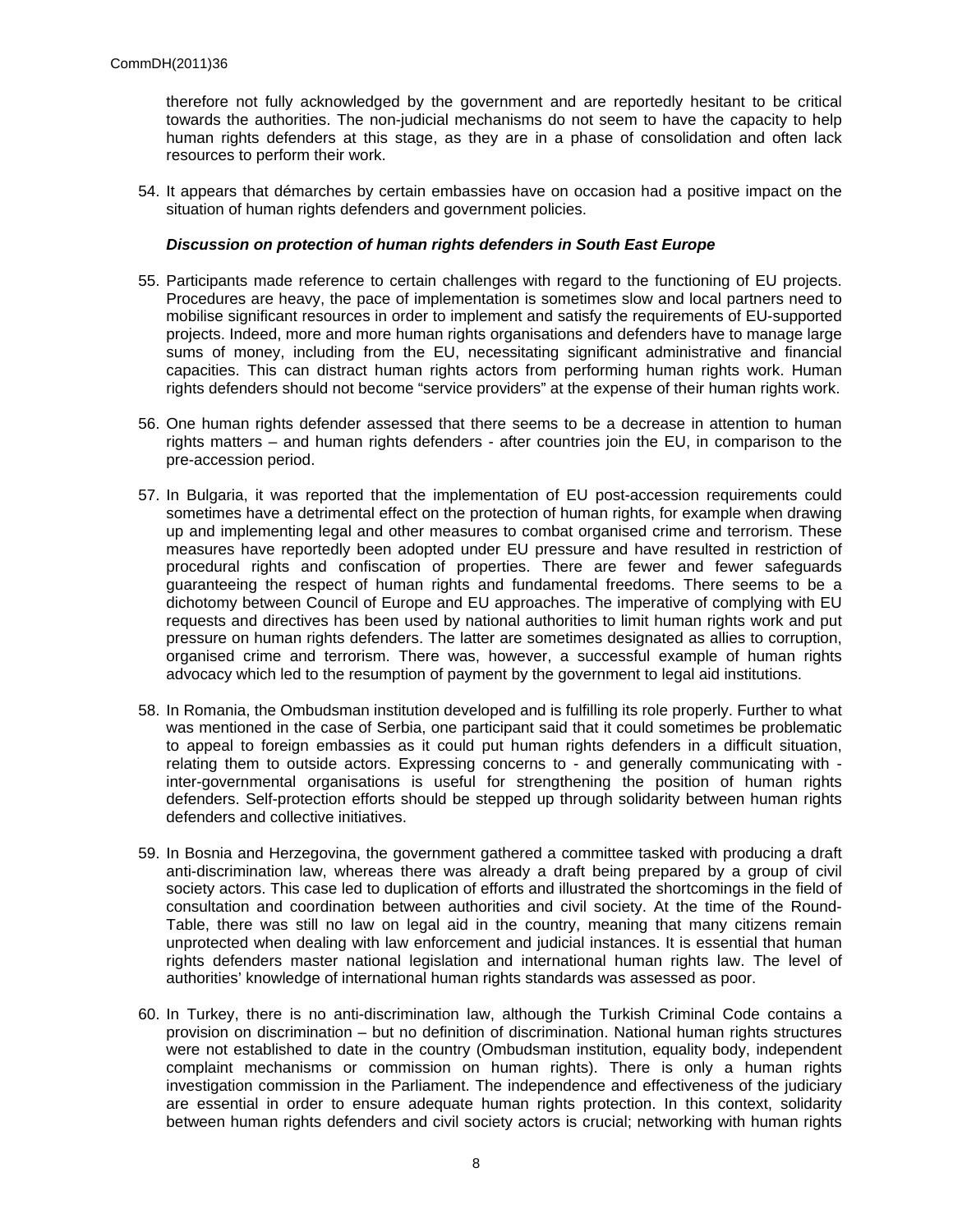defenders outside Turkey is also important. The case of Baskın Oran was briefly mentioned. He is a member of the Consultative committee on human rights and minorities, and was threatened because of his work and for writing in the Turkish-Armenian newspaper *Agos.*

- 61. In Serbia, there is not much the Ombudsman can do in cases of attacks against human rights defenders. It was reported that some field offices of international organisations are not playing a helpful and positive role in this regard. NGOs affiliated to the authorities (governmentallyorganised NGOs or "GONGOs") are posing real problems. The legal framework, e.g. on antidiscrimination, is not particularly helpful. A more viable approach is to rely on the solidarity between genuine human rights actors in Serbia and on cooperation with international partners.
- 62. Regarding the situation in Montenegro, it was assessed that officials are paying lesser fines when they threaten or attack journalists (e.g. the example of physical assault against editor of *Vijesti* by the mayor of Podgorica and his son was given), than journalists who are found guilty of defamation and insult. Another problem is that at the time of the Round-Table the Ministry for Human and Minority Rights had not yet started training civil servants on the new antidiscrimination law that was adopted recently. There was generally positive feedback about the current Ombudsman.
- 63. The World Organisation Against Torture (OMCT) highlighted that the goal is to improve respect for human rights and enhance the protection of human rights defenders. To this end, a long-term strategy should be built on the following three pillars:
	- improvement of national legislation and policies, including those related to human rights protection (and it appears that there is deterioration of the situation in that regard);
	- effective and independent judiciary;
	- organisation of the public opinion (existence of public watchdogs and raising the level of public initiatives).
- 64. The OMCT mentioned that the possibilities to shelter human rights defenders at risk have been reduced. It is also important to examine the relation between the human rights situation and business strategies, as sometimes human rights concerns are being silenced for economic benefits.
- 65. The Commissioner for Human Rights proposed an increased use of awards and prizes to support human rights defenders' work.
- 66. It was reported that recently, one member of the governmental coalition from an extreme right party attacked and charged the Bulgarian Helsinki Committee (BHC) for cooperating with and supporting international terrorism. This person applied to the national security services for them to investigate activities of the BHC. As a result, the phones were tapped and the NGO was under close surveillance. This appears to be a negative signal and example for those who just entered or are about to join the EU.
- 67. The Greek Helsinki Monitor (GHM) reported that it has been attacked several times by extremist parties, and that other parliamentary factions did not condemn these acts. National provisions on hate crimes and hate speech do not seem to be used adequately by states. It was also stressed that in Greece, attacks and harassment against human rights defenders were not being documented. Often, human rights defenders working in the field of migrants' rights as well as lawyers taking up their cases are being threatened and attacked.
- 68. In Macedonia, it was reported that provisions against discrimination and hate crimes in legislation are not being implemented to the benefit of human rights defenders. Some participants proposed to have requirements for reporting from member states about adoption and implementation of these relevant pieces of law. There is an initiative to have a regional prize for human rights defenders for South East Europe. The first laureate was Panayote Dimitras from the GHM. Nominations are welcome.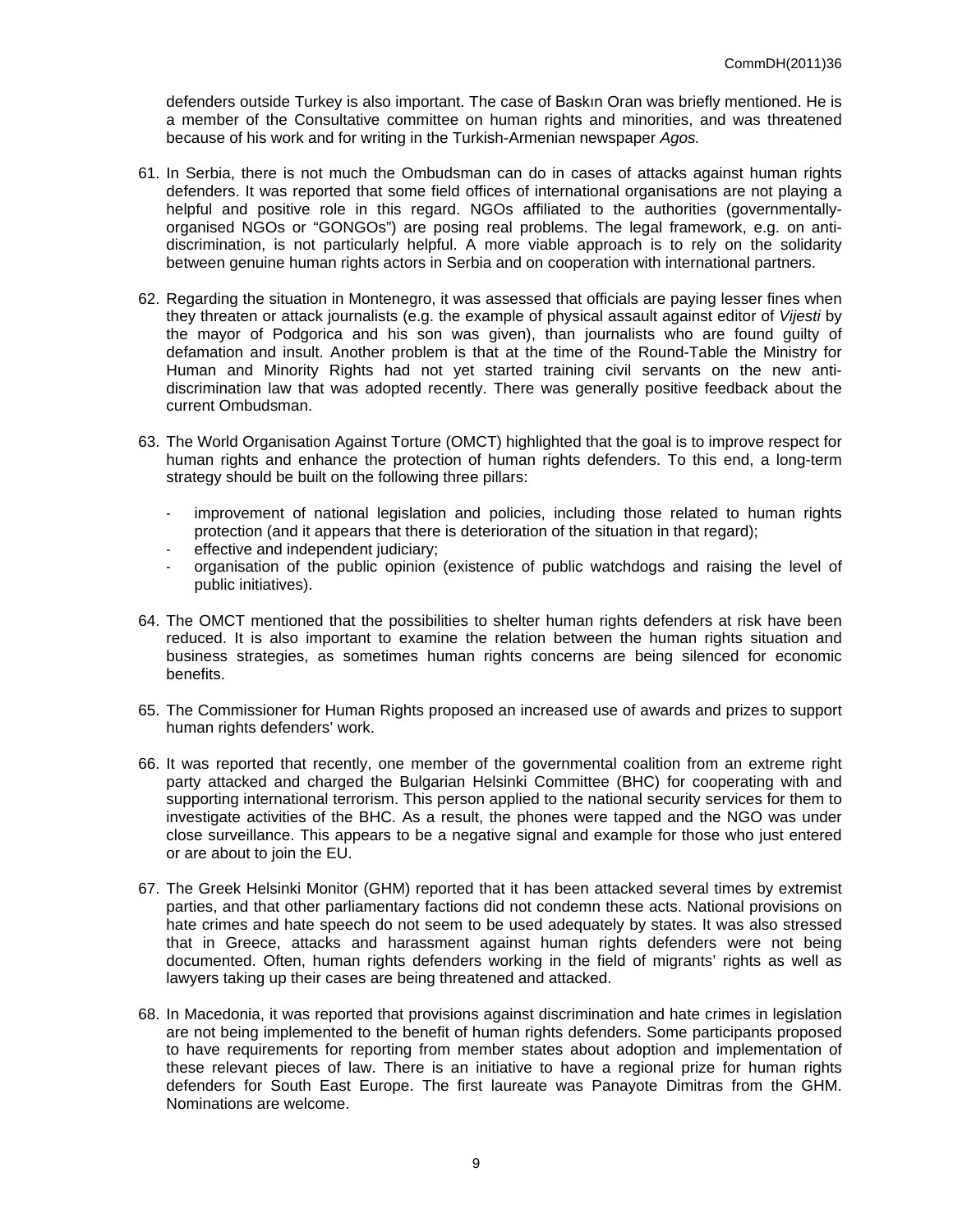69. Amnesty International assessed that the implementation of EU Guidelines on Human Rights was unequal and patchy. With the reform of the EU external service, each EU delegation would have a human rights contact point to be in charge of following the implementation of the EU Guidelines. It is essential to keep human rights protection and defenders-related issues on the agenda of EU delegations and the external service.

### *South Caucasus Network of Human rights Defenders*

- 70. The Coordinator of the South Caucasus Network of Human Rights Defenders, which unites 30 organisations (10 from each of the three countries – Armenia, Azerbaijan and Georgia), briefed the participants about its work. The establishment of the Network has received support by the European Union (European Initiative for Democracy and Human Rights – EIDHR).
- 71. Specific cases of human rights defenders at risk should not be considered in isolation, but rather in relation to a national or regional context and to other cases of human rights defenders who have been experiencing problems. South Caucasus countries were presented by the speaker as being in post-totalitarian and post-armed conflict situations; civil society is an emerging actor and human rights defenders are facing difficulties when they are investigating and exposing human rights violations committed or condoned by the state, engaging in confidence building activities among the parties to the conflicts, or challenging discriminatory social stereotypes and traditions. Human rights defenders can also face a lack of understanding or hostility by the public.
- 72. The question of impunity for human rights violations recurs throughout the South Caucasus region, and until this is addressed it will be difficult to have progress in preventing further violations and improving human rights protection in practice. Furthermore, it is essential to monitor, assess and improve the national human rights situation and mechanisms. Therefore, the Network is engaged in advocacy and lobbying, as well as capacity-building activities (e.g. trainings on human rights monitoring, lobbying and advocacy, personal and IT security).
- 73. It is very positive that a number of international organisations and NGOs focus on the protection of human rights defenders and provide support in different ways, which is crucial to empower and protect human rights defenders in need. However, in addition to this, it is especially important to think about what human rights defenders can do to help themselves in difficult situations. This approach helps to strengthen solidarity among them, gives them a stronger voice against potential abusers of their rights, and projects a positive image to the public.
- 74. One of the benefits of having a regional platform for human rights defenders is that defenders from other countries can speak up with and on behalf of other defenders about challenges faced. Furthermore, basic information, contacts and resources are being shared through the Network, which has the support from inter-governmental organisations and international NGOs. This effort decreased the sense of competition and even rivalry between human rights organisations and defenders.
- 75. The goals of the Network are to protect human rights defenders at risk and to conduct joint advocacy initiatives to improve the human rights protection system and the working environment of human rights defenders, particularly as far as the rights to freedom of association, freedom of peaceful assembly and freedom of expression are concerned.
- 76. The Network also provides different types of support to specific human rights defenders at risk: free legal aid for those who face trials for their activities; trial monitoring; providing psycho-social support and medical assistance (for example through direct financial assistance, or free-of-charge assistance provided by those Network members who run psycho-social assistance programmes for different target groups) as well as finding a safe shelter in other countries. The Network uses the EU Guidelines on human rights defenders in its advocacy work to ensure the support of EU diplomats accredited in target countries. Support of diplomats (e.g. through public statements, solidarity visits to the offices of human rights defenders or invitation of human rights defenders to events at the embassies) proves to be crucial for providing a defender with a "safety net" which prevents or makes it more difficult to attack them physically, verbally or through other means. This